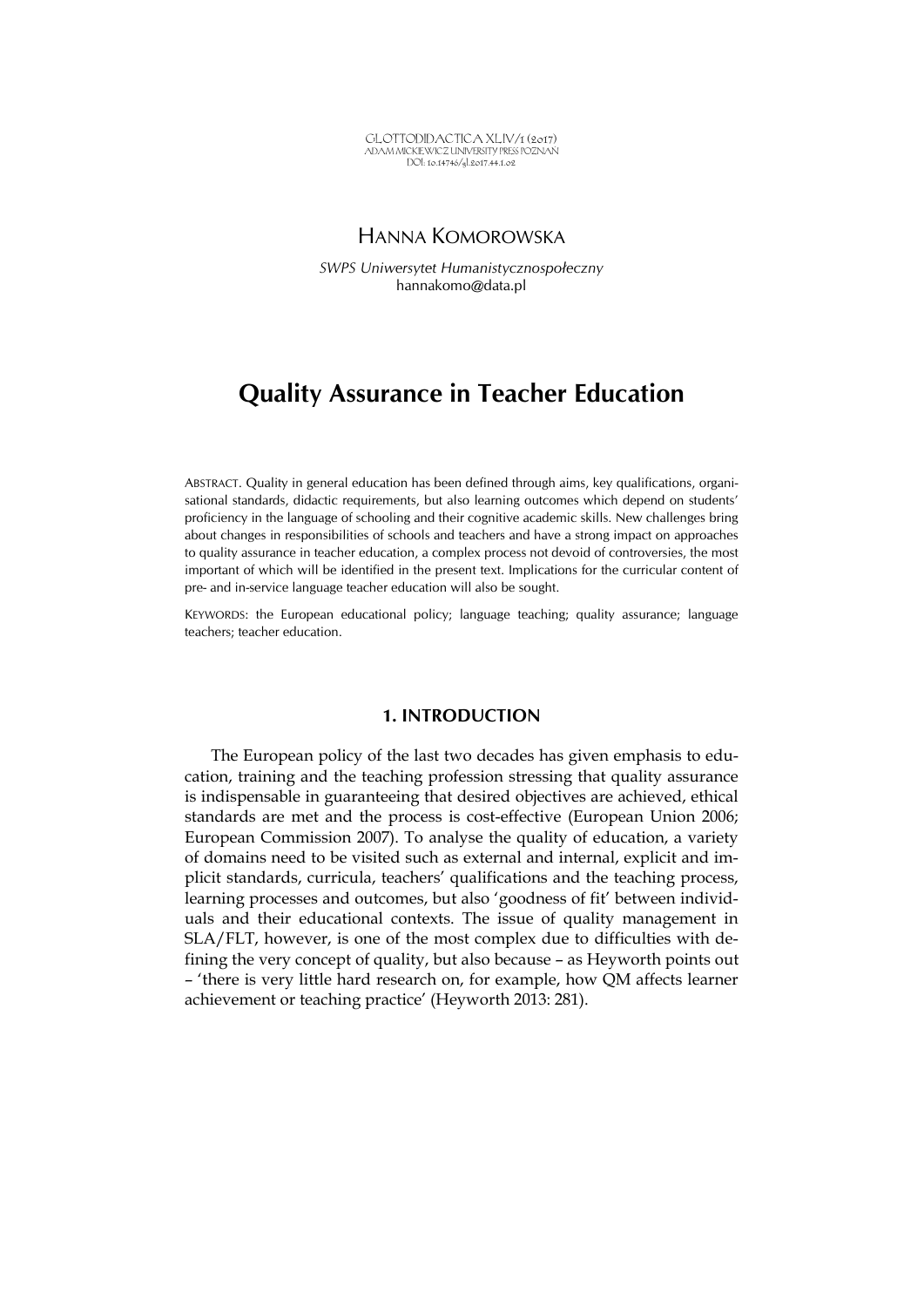Definition of quality, originating in business which equals it with meeting the requirements of the customer, links it to needs. The ISO 8402-1986 standard, for example, presents quality as features or characteristics which satisfy stated or implicit needs (ISO 1994). This implies relations between the customer and the provider, makes the definition relational and – stressing expectations – gives the defining authority to a person or an institution formulating them, thus making the concept of quality extremely subjective, dependent on power structures and conducive to symbolic violence (Bourdieu 1994). In educational systems, however, a balance is needed between top-down approaches to standards regulating the equivalence of certificates or diplomas and a bottom-up approach based on local needs.

In effect, in present approaches to defining quality, a syndromic rather than a classical definition is usually offered, that is a list of characteristics of a given object or phenomenon rather than a specification of a class of objects to which a given *definiendum* belongs and an attribute which differentiates it from other objects in the group. The main advantage of this defining procedure lies in an obligation to precisely list the required features which at least makes the direction, if not the source of power, explicit. The cost of syndromic approaches is the difficulty, if not the impossibility, of defining general concepts and a necessity to concentrate on local or contextual phenomena. The main consequence of the syndromic approach to defining quality in education is the fact that the kind and level of education has to be specified as well as aspects of it which will be taken into consideration in quality assurance.

#### **2. THE CONCEPT OF QUALITY IN EDUCATION**

Language teaching and teacher education define quality and draw procedures for quality assurance from general education, therefore concepts and procedures functioning in that field need to be addressed first.

Quality of general education is defined through its directions and goals, therefore to assess quality, aims need to be formulated at the outset. These have been identified in two reports published by the United Nations Educational, Scientific and Cultural Organization (UNESCO) as promoting individual development (Faure 1972) and social cohesion (Delors 1996). This short list has then been extended by the Organisation for Economic Co-Operation and Development (OECD) in their DeSeCo project which added employability of school leavers to the list of aims (OECD 2007a, 2007b, 2008) and then finalized by the European Union (EU) in the overarching project on *European Qualifications Framework* (European Parliament 2006, 2008).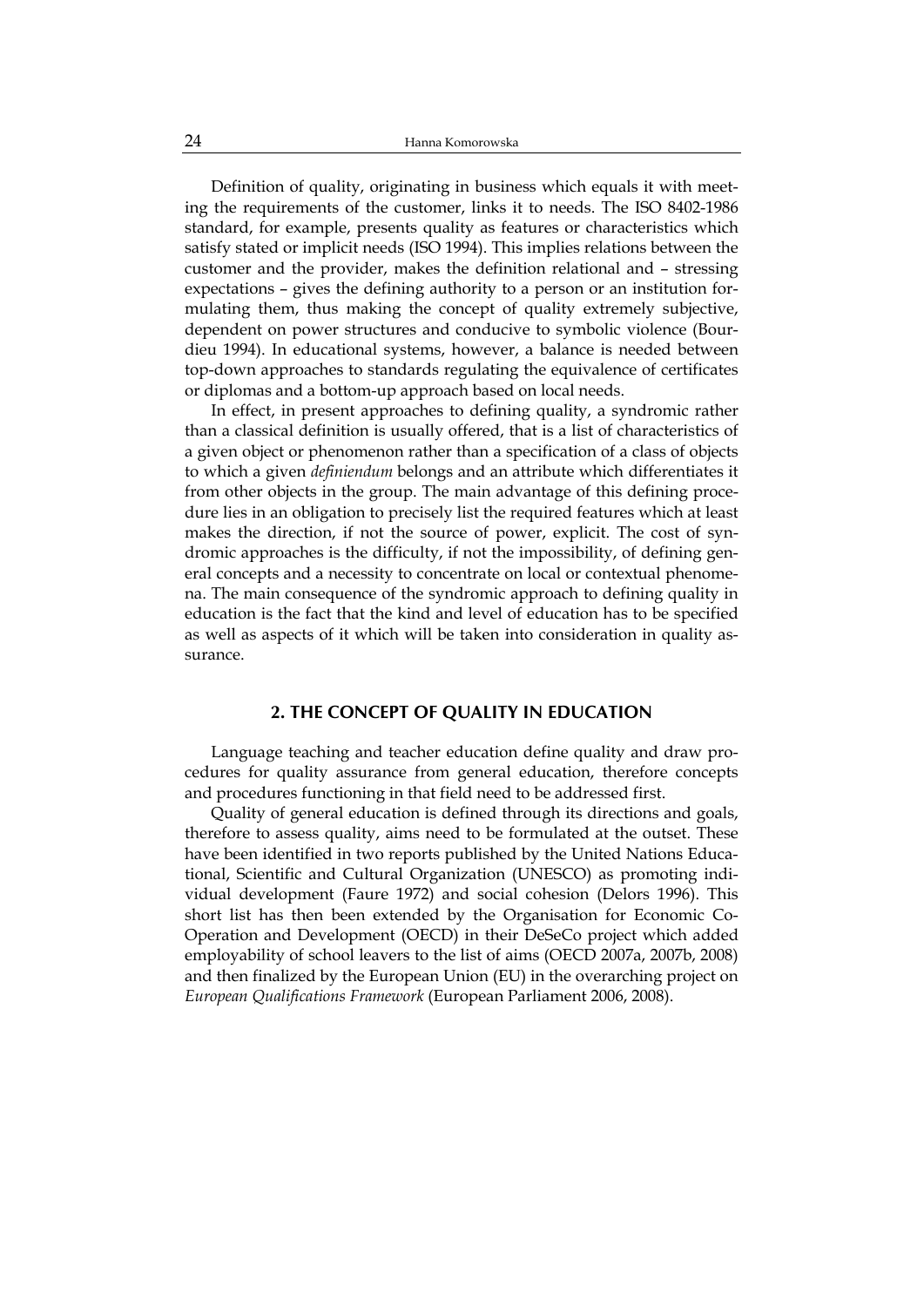This meant refocusing quality, and in consequence also its assurance, from knowledge to skills and from facts to competences, much in line with the social constructive theory and the communicative turn in language teaching.

In this approach each subject area of school education was supposed to contribute to the development of key competences. Integration of efforts was expected in striving for what was then called 'cross-curricular competencies' (Rychen / Salganik 2001, Dumont et al. 2010) or 'transversal competences' (Čepic et al. 2015). Overarching competences did not exclude subject-specific aims as demonstrated by the contents of the *Common European Framework of Reference for Languages* (CEFR 2001).

Further work concentrated on the specification of aims, which would add precision to the definition of quality. This was achieved by means of specifying key qualifications and relating them to contexts of linguistic and cultural diversity as well as to lifelong learning (Jarvis 2005, Looney 2009, OECD 2007a, 2007b, 2008, 2010). To assure high quality, educational institutions were then expected to address a number of other issues, e.g., to respond to social and cultural changes in the society, provide for the increasing diversity of skills, abilities and experiences in multilingual and multicultural classrooms, and to introduce learners to autonomy (European Commission 2007). Quality was also believed to be attained when the system is accessible for all learners including those coming from vulnerable social groups, promotes both universal and local values and employs qualified teachers actively engaged in continuous raising their professional skills (Council of Europe 2012).

The concept of quality was also based on the conviction that, to obtain desired results, a number of organisational and didactic requirements need to be fulfilled such as appropriate curricular content, selection of teaching materials, pupil-teacher ratio and class size. These cannot be ignored in the process of quality control and quality assurance.

#### **3. QUALITY OF EDUCATION DEPENDS ON LANGUAGE**

In parallel to the aim-oriented approach to quality, the efficiency approach has also been developed. Apart from its cost-effectiveness, quality education came to be perceived as educational provision for all, enabling learners to complete courses they had selected and enrolled in.

The issue of quality viewed as continuity and completion is growing in importance now in the face of huge drop-out reported by educational systems in various countries. Researchers point out high rates of early school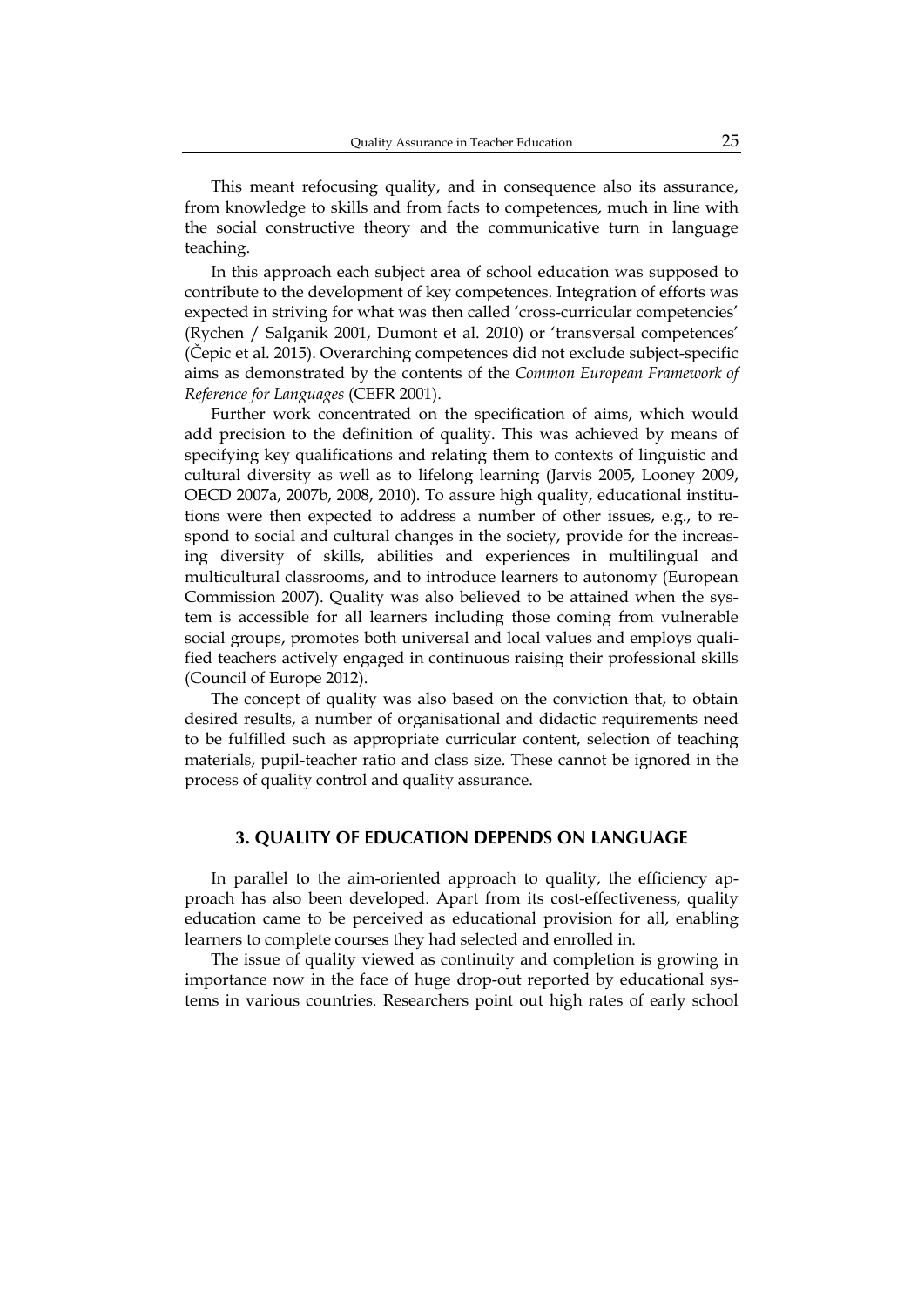leaving, i.e., the phenomenon of quitting school before completing upper secondary education, often referred to as *Early Leaving from Education and Training –* ELET (European Union 2014a)*.* Current EU average was assessed at 12% in 2014 which means 5 million young people, 41% of whom face unemployment. The ELET index is higher for boys (13.6%) than for girls (10.2%), though huge differences are noticed between particular member states, e.g., ELET remains at the level of 26.5% for Spain and 23.2% for Portugal, but only 5% in most of the new member states such as Croatia, the Czech Republic, Poland, Slovakia or Slovenia (European Commission 2014a).

This worrying phenomenon is often correlated with language problems of the young people; high-quality education cannot be achieved without sufficient language skills of the learners, enabling them to communicate in the mother tongue as well as in foreign languages, as clearly presented in the set of eight key competences promoted by the European Union as a basis for quality education in school systems of its member states (European Parliament 2006). Awareness of the interdependence of educational outcomes and linguistic skills brought about significant changes in the approach to languages in education.

In the history of the European education the national language was considered to be the home language of the students, the official language of the country and at the same time the language of schooling. Today the situation has changed radically – students' home languages often differ from the language of schooling and – due to increasing mobility – constantly grow in numbers. Census conducted in 2008 in the city of Sheffield showed 91 home languages spoken by primary schoolchildren (Reynolds 2008), while six other European cities: Hamburg, Göteborg, Madrid, Lyon, Brussels and the Hague showed between 50 and 90 first languages spoken by their citizens (Extra / Yağmur 2004).

As a result of the huge proliferation of home languages, the language of schooling naturally plays the role of a second, and sometimes even of a third or a fourth language, in which many learners are not at all proficient. If they seem fluent, their skills are often superficial and restricted to what Cummins calls Basic Interactional Communicative Skills (BICS), while – to understand and acquire knowledge and skills in various subject areas taught through the language of schooling – Cognitive Academic Language Proficiency (CALP) is indispensable (Cummins 2000, 2008). CALP is often absent even from the students' first language, let alone their second or third languages. The lack of CALP in immigrant students is usually a result of low general language skills, while a similar lack in monolingual students springs from restricted language codes used in the family (Bernstein 1990, 2001).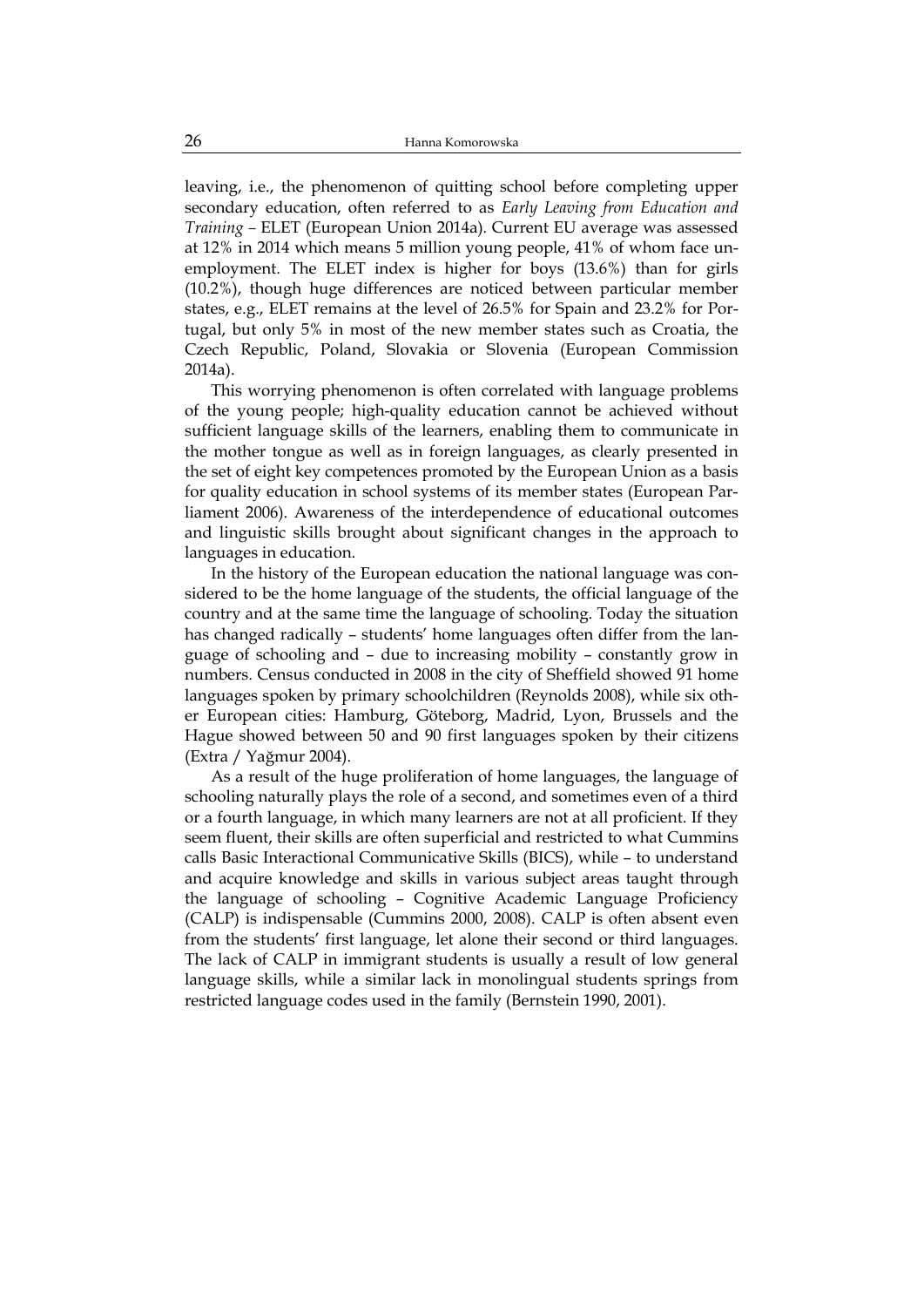The language of schooling is, therefore, at least in most of the EU member states (Eurydice 2006), taught in parallel to the subject content in a dualfocus format so far typical of teaching a selected subject area through the medium of a foreign language, the so-called Content and Language Integrated Learning (CLIL).

The new situation calls for a change in approaches to quality in language education. Learners' proficiency needs now to become the responsibility held not only by teachers of languages, but also by teachers of other subject areas. Ten leading international institutions involved in language education decided to voice an opinion in this matter, drafting a document on the subject of quality assurance in language education. On January 7, 2010, the Graz Declaration on Language Education *Quality Language Education for Plurilingual People Living in Multilingual Societies* was adopted (Council of Europe 2010). The document points out new research directions such as the need for new methodologies appropriate for multilinguals and multicultural classrooms, new approaches to the assessment of learners' plurilingual and partial competences as well as new reference standards for academic skills indispensable to function in the language of schooling in order to acquire knowledge and skills across the curriculum. With regard to the changing role of the teacher, the Declaration states that today the quality of education needs to be based on three key principles: a) every teacher is a language teacher, b) learners' home languages are a resource schools should make use of and ought to build on while supporting students' knowledge and skills development, and c) all the language skills of the learners in their plurilingual repertoires should be put to use in the course of flexible moving between languages in their language constellations to permit code-switching, often referred to as free 'languaging'. In this language-based approach to quality responsibility lies with teacher education.

#### **4. QUALITY OF EDUCATION DEPENDS ON TEACHER EDUCATION**

The concept of quality in language teacher education differs across countries and contexts due to the fact that quality is assessed against criteria set by local or national administration boards in the process of institutional accreditation. In most of the EU countries general standards for teacher education are laid out together with specific requirements for qualifications to teach languages. Guidelines refer to organisational aspects of teacher education and to its curricular content.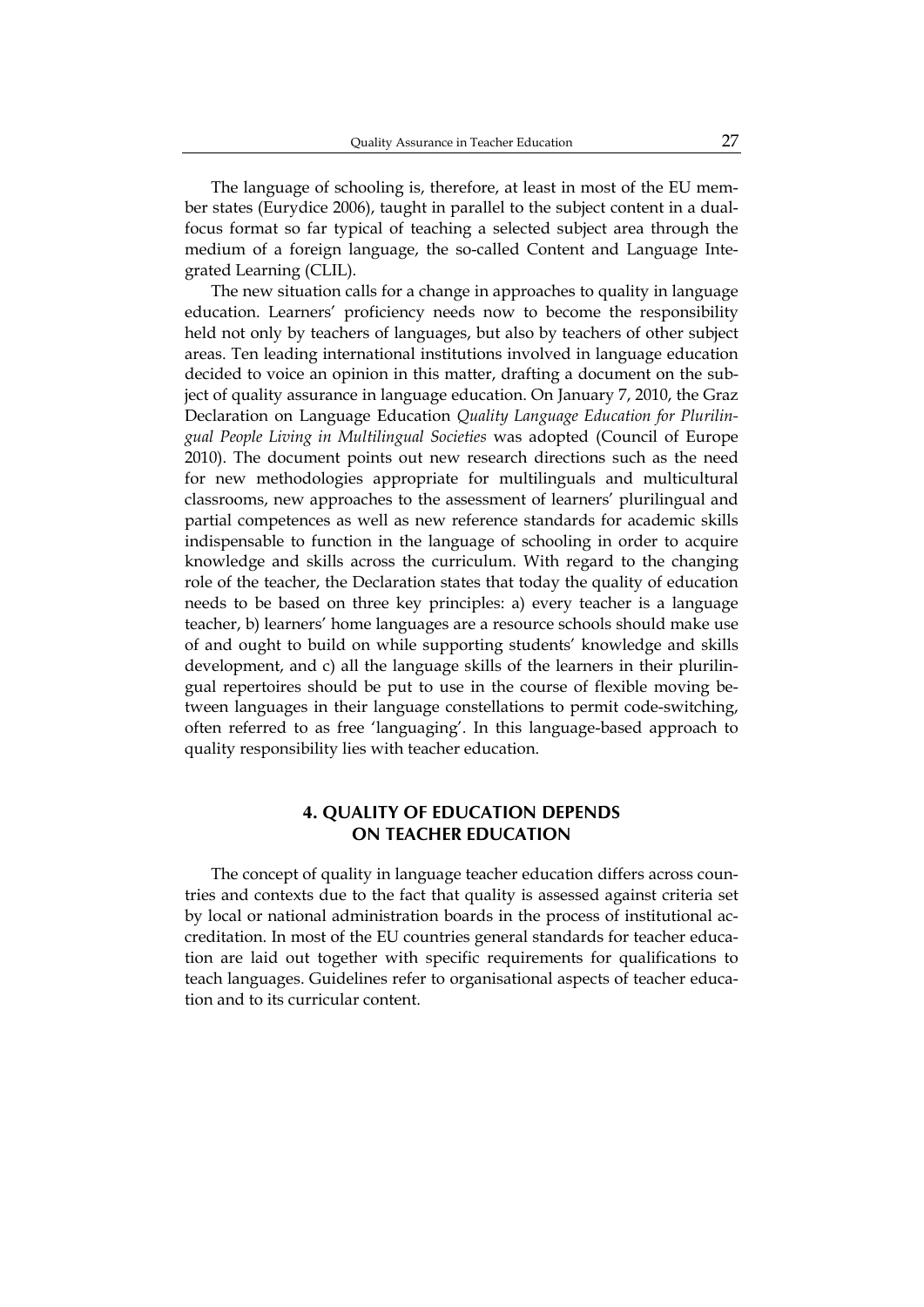Quality control and the role of evaluation grew in importance when the European language policy laid solid foundations for the international significance of ways in which teachers are professionally trained to work in the school systems in member states of both the Council of Europe and the European Union. The European Union explicitly stated that high-quality teaching is a prerequisite for high-quality education and training, which are in turn powerful determinants of Europe's long-term competitiveness and capacity to create more jobs and growth in line with the Lisbon goals and in conjunction with other relevant policy areas such as economic policy, social policy and research (European Parliament 2006).

#### **4.1. Institutional and organizational factors in assessing quality of teacher education**

In all the EU member states teacher education is provided by tertiary institutions which function within the legal framework of higher education. Legislation of the *European Higher Education Area* (*EHEA*) based on the SCORECARD planning and management system in its recent regulations requires both internal and external quality management to be provided. *Standards and Guidelines for Quality Assurance in the European Higher Education Area* (*ESG*) recommend that quality assurance should focus on two main groups of factors, i.e., a) interests of the society, students and employers, and b) the autonomy of the academic institution. External evaluation should concentrate on assessing how comprehensive the institution's system is, what teaching is offered, what kind of student services are provided and if and what kind of internal quality management has been set up (European Commission 2015). As external evaluation takes place at predetermined intervals, internal assessment needs to be carried out continuously by the institution itself.

Only institutions which have been evaluated favourably by accreditation bodies can offer teacher development programs. The way such a program should be constructed is regulated in Europe by both international and national regulations which have been in force for the last decade, although fullfledged evaluation procedures designed for language teaching and teacher education were first implemented in the 1980s (Beretta 1986a, 1986b, Mackey et al*.* 1995). Rapid development came at the beginning of the 1990s (Alderson, Beretta 1992, Scriven 1991; Rea-Dickinson, Germaine 1992), especially when differences between academic research and evaluation studies were identified, analysed and described to highlight explanatory and predictive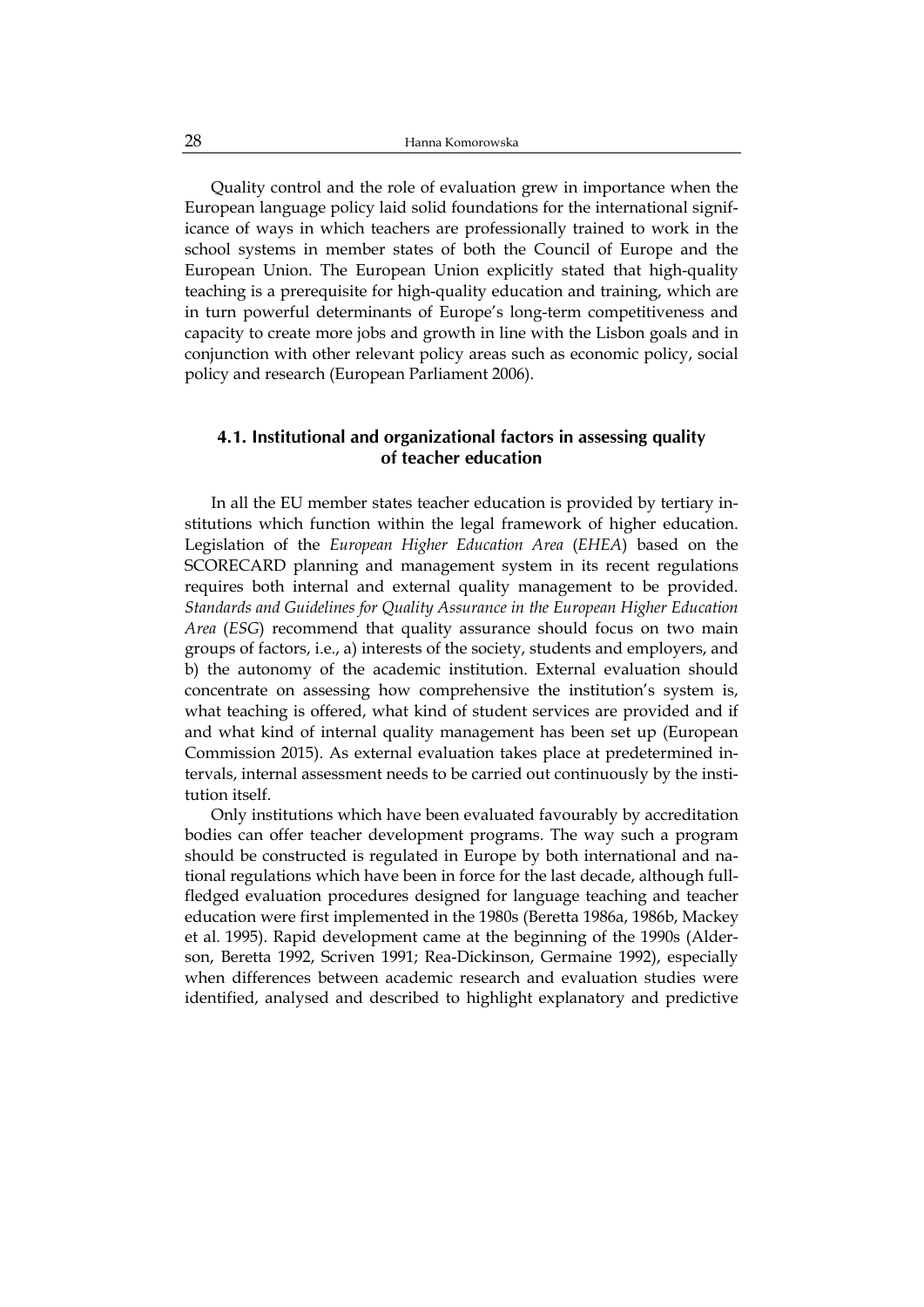functions of the former and the decision-making orientation of the latter (Kiely, Komorowska 1998; Weir, Roberts 1994).

In the European educational policy quality assurance in teacher development was first officially tackled in 2006, when the European Union issued an important document entitled *Conclusions of the Council and of the Representatives of the Governments of the Member States, Meeting within the Council, on Improving the Quality of Teacher Education* in which basic principles of quality management in teacher education were formulated (European Union 2006).

Institutions responsible for pre- and in-service teacher development were reminded to ensure quality by means of activities such as

- providing assistance in the induction of novice teachers into the profession,
- providing novice teachers with access to mentoring and guidance or other early career support programs,
- ensuring possibilities of further training and skills development,
- coordinating all the above activities and resourcing them properly,
- ensuring sustaining, and improving teacher qualification throughout their professional career,
- cooperating with other institutions in the field, and
- supporting mobility programs (European Union 2006).

#### **4.2. Curricular content in assessing quality of language teacher education**

For the last three decades in most of the European countries it has been accepted that quality teacher education at BA level colleges includes professional training embracing language teaching with phonetics and grammar, EFL methodology, psychology, pedagogy and the reflective teaching practice based on the Schön's model, but also the so-called background studies embracing culture, literature and linguistics (Schön 1985, Wallace 1990, Wright 2010). The structure of the curriculum is based on the conviction that, as Phipps (2015: 246) puts it, 'academic and professional qualifications need not be mutually exclusive, that theory and practice can be thoughtfully integrated and that reflective approaches to teacher education need not mean sacrificing academic rigour'. The choice of subject areas is dictated by the requirement to keep educational alleys open and in this case to ensure possibilities to continue university education up to at least the MA level. It is also determined by the type of skills to be developed in the course of preservice teacher development programs. The most important of those are envisaged as being able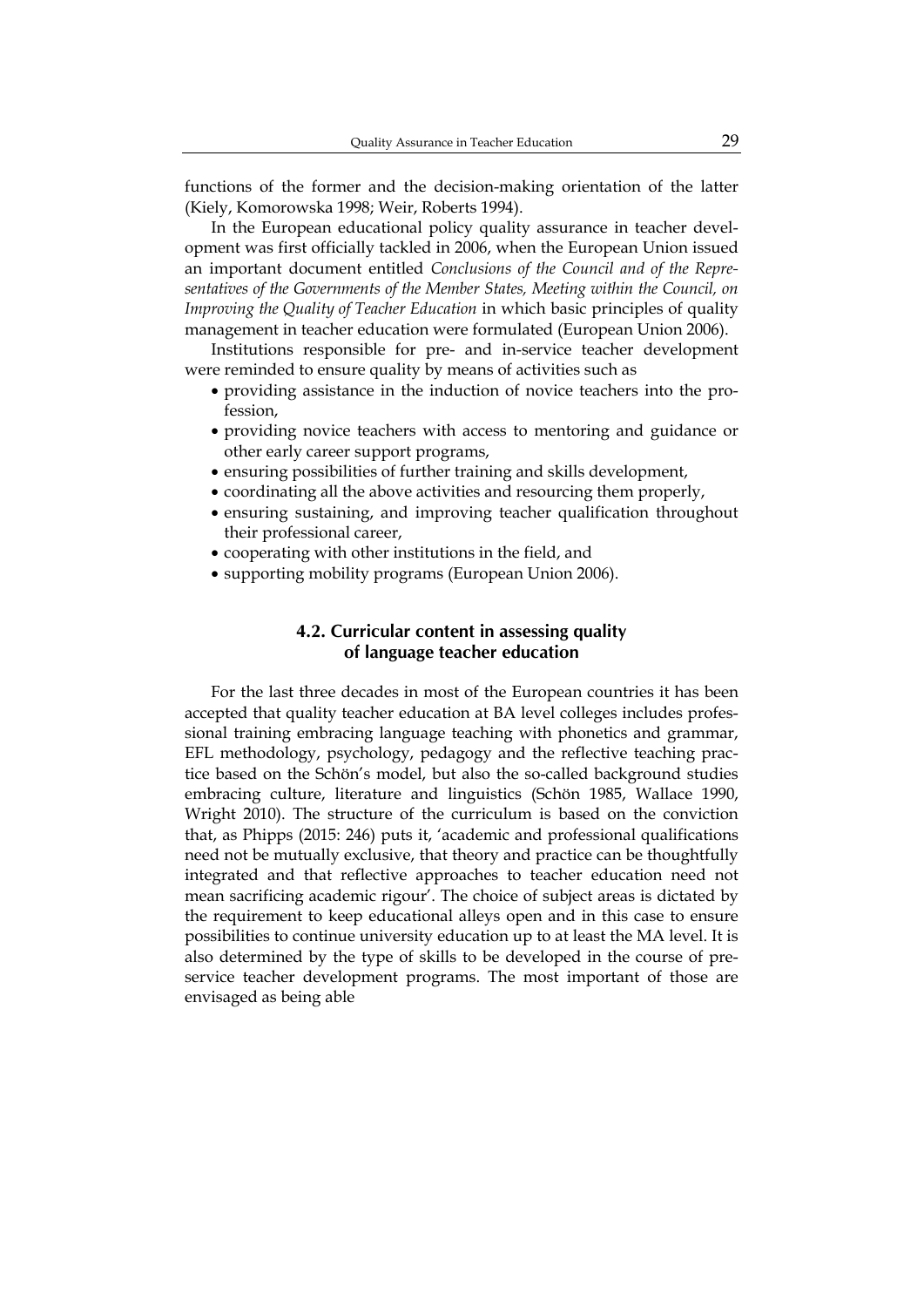- to teach transversal competences,
- to create a safe learning environment,
- to cope with linguistic, cultural and needs diversity,
- to engage in reflective practice to collaborate with other stakeholders in the educational landscape,
- to make use of new technologies, and
- to become autonomous in their professional development.

Procedures implemented to achieve these aims need to be operationalised. In language teacher education this process was facilitated by the fact that somewhat earlier two documents had been published, i.e., EPLTE – *European Profile of Language Teacher Education* (Kelly, Grenfell 2004) providing a framework for the evaluation of teacher training institutions as well as the EPOSTL – *European Portfolio for Student Teachers of Languages* (Newby et al. 2007) providing a framework for self-assessment of didactic competences in the process of teacher development. Other forms of practical guidance in the process of quality assurance have also been offered such as, for example, *QUALITRAINING – A Training Guide for Quality Assurance* (Muresan 2007).

Great emphasis in all the European guidelines for quality assurance in language teacher education is given to peer learning and collaboration developed in the course of a variety of school, interschool and international projects. This additionally calls for a set of criteria for project evaluation. Quality of a project is seen as based on several factors: the overall objective, specific objectives, target groups, activities, results and impact, time and cost estimates as well as ongoing, built-in internal evaluation measures – all those against the background of a needs analysis (www.ecml.at). This means that end-of-project evaluation, predominant at the end of the 20<sup>th</sup> century, is now combined with the process oriented approach where evolving objectives are treated as important modifications in the life of the project. In this way evaluation paradoxically becomes a part of what is to be evaluated. Even the project's planning phase becomes a subject of evaluation with its recommended steps including the setting of short- and long-term goals, justifying them, identifying tangible outcomes, identifying earlier work that can prove useful for the project, conceiving a detailed action plan, planning budgets and designing a human resources plan together with a communication strategy. In the overall evaluation of small scale teacher projects still more criteria are taken into consideration, i.e., the strengths of the project, its sustainability, transferability to other contexts, as well as threats to both (Komorowska 2009, Muresan 2007, Szpotowicz 2011). Projects completed within the frames of the *European Language Label* or *eTwinning* as well as those completed in the European Centre for Modern Languages 4-year programs are evaluated against this set of criteria.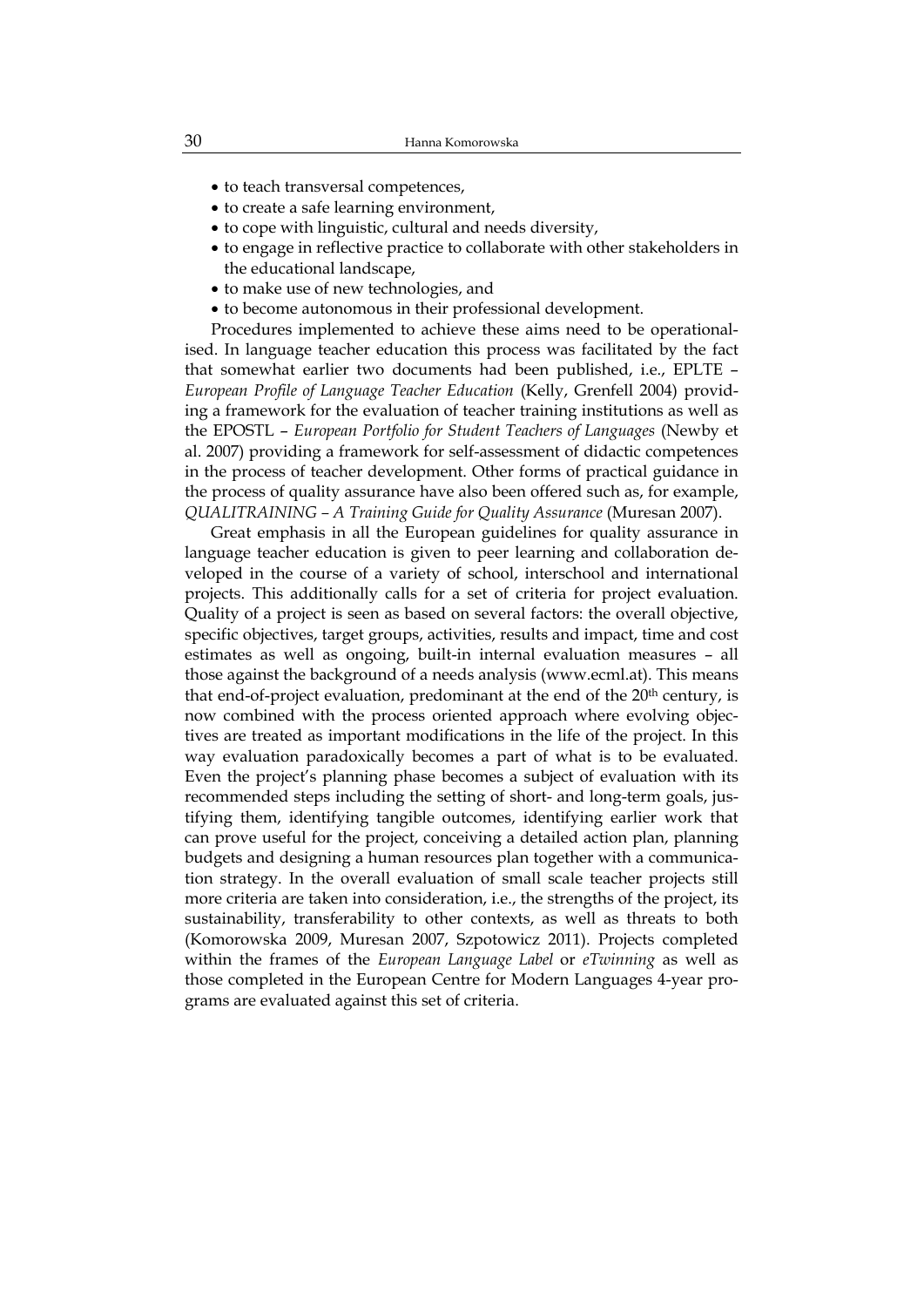Quality assurance in teacher education can, therefore, make use of a variety of individual and institutional, internal and external, on-going and final evaluation procedures.

### **5. CONTROVERSIES AND METHODOLOGICAL CONCERNS IN ASSESSING QUALITY OF LANGUAGE TEACHER EDUCATION**

Assessing quality in teacher education, language teacher education included, tends to concentrate either on input or on outcomes. Input analysis is more common in accreditation procedures, outcomes are usually analysed in research projects undertaken by training institutions or by individual researchers.

Input is obviously much easier to analyse as it includes measurable factors such as the number of contact hours, the length of the teaching practice, curricula and syllabi for particular subject areas and methods applied. What, however, remains beyond the scope of research is a set of crucial aspects which, as Fuller (2014: 65) points out, 'differentiate quality preparation from poor preparation'.

When it comes to the analysis that is considered extremely important, but is undertaken much less often, i.e., that of output – the most common aspects examined in the evaluation of educational programs are job placement rates, longevity in the profession and the effect of teachers' approach on students' achievement. The informative function of these variables, however, is varied.

In the process of evaluating teacher preparation programs, placement is not always a valuable index as it depends on the situation on the labour market rather than on graduates' skills and competences. Qualifications are less important in times of teacher shortages, a shift best illustrated by the change of the political system in Poland when English replaced Russian and the country found itself in need of 20,000 teachers of English (Komorowska 2012). Teachers' professionalism becomes a significant indicator only when the saturation point is reached – the situation now observed in the domain of English language teaching in Polish state schools. Yet even then placement rates are worth measuring only if transparency of recruitments has been ensured, which is not always the case.

Longevity in the profession again is not always a factor which reflects the quality of teacher preparation programs as it often depends on contextual variables. Studies on stress and burnout (Maslach, Leiter 2011, Pitura 2012) demonstrate that teachers' decisions to leave their workplace are often a consequence of tiresome bureaucratic procedures, misplaced microman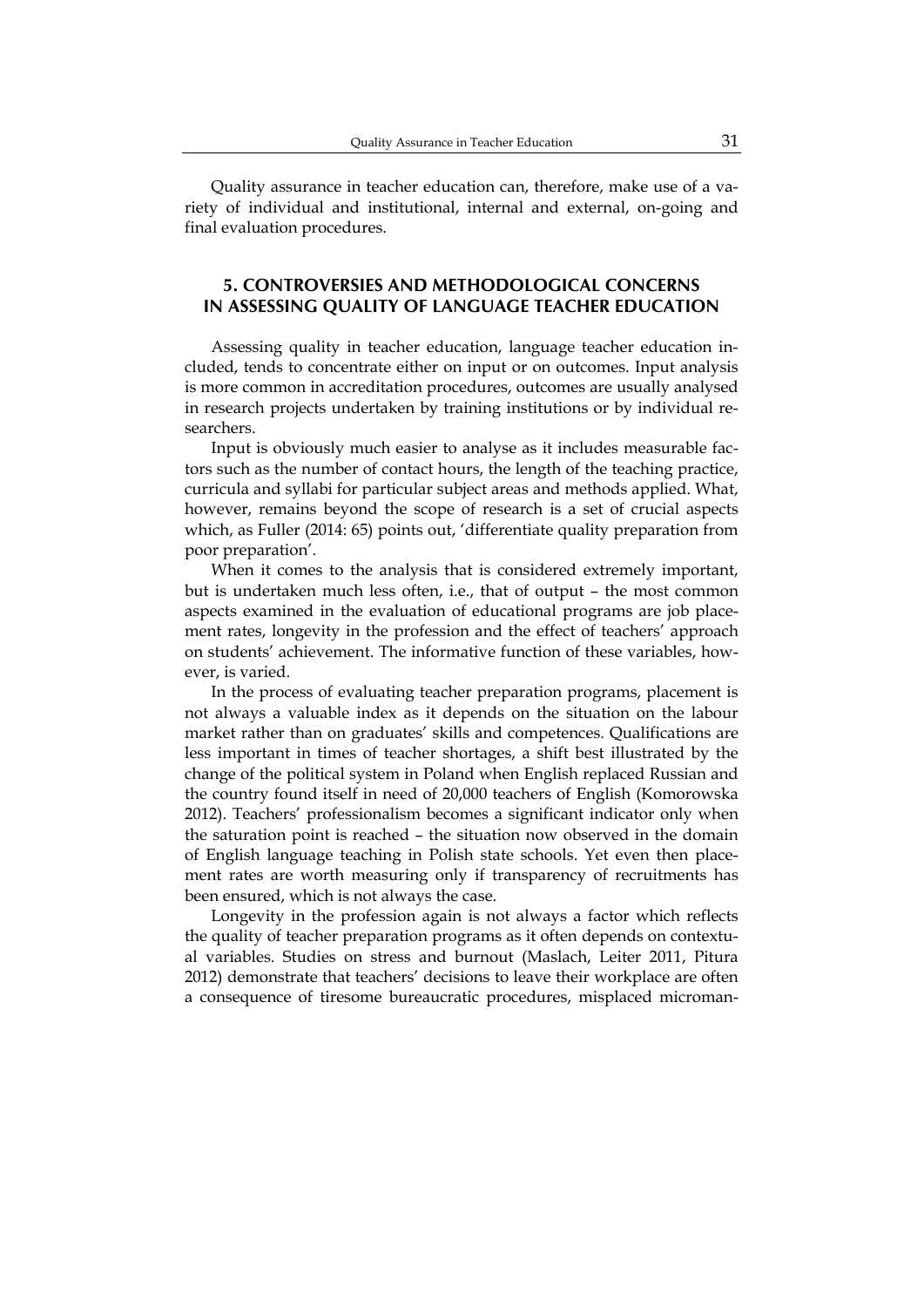agement and long-term coping with technical difficulties. Tracing career decisions back to teacher preparation programs is, therefore, difficult and often unfounded.

A teacher's effect on student achievement seems to be the best candidate for the status of the touchstone of quality of pre-service teacher training programs, yet even here researchers face validity problems. Many educational institutions explicitly or implicitly apply streaming and setting procedures. Depending on trends in the national educational policy, schools of various levels either admit large quantities of students or introduce strict admission procedures to enrol elitist groups of candidates. Interschool testing and the resulting ranking tables concentrate on the final outcome of the learning process rather than on the amount of progress students make in the course of their school education. What is more, student achievement is measured by means of written tests, a measure grossly inadequate in the context of language teaching which focuses on oral, interactive skills. In this situation, especially in the field of language teaching where the learning process is now at least as important as the product of instruction – student achievement does not seem to be a valid source of information related to teachers' skills, let alone to the quality of programs which had once prepared them to function in the profession. Problems are often noticed by administration only when students drop out of the system. Before that moment, teachers just take the blame for low attainment levels without getting much support from the authorities (European Commission 2014a).

The problem of assessing the quality of pre-service teacher education by means of evaluating learning outcomes of students taught by graduates from teacher education programs becomes a burning issue in contexts with low family-oriented indices of parental support, knowledge of languages or the level of education, but also in the context of countries with large numbers of migrant students. The first type of context has been widely discussed and publicized in research and study on educational failure in general and on language learning failure in particular (*SurveyLang* 2012), the second one – much less so.

Teachers in countries which have so far been predominantly monolingual now face new challenges, e.g., teaching mixed ability and mixed proficiency students in multilingual and multicultural classes where student achievement is not always correlated with the teacher's effort (Florian, Linklater 2010). Reasons are being analysed underlying the situation whereby the Early Leaving from Education and Training index (ELET) is dramatically higher for foreignborn students (22.6%) than for native-born students (11%). Serious difficulties arise when the country's educational system has to cope with large numbers of new arrivals, usually emergent bilinguals, especially students with inter-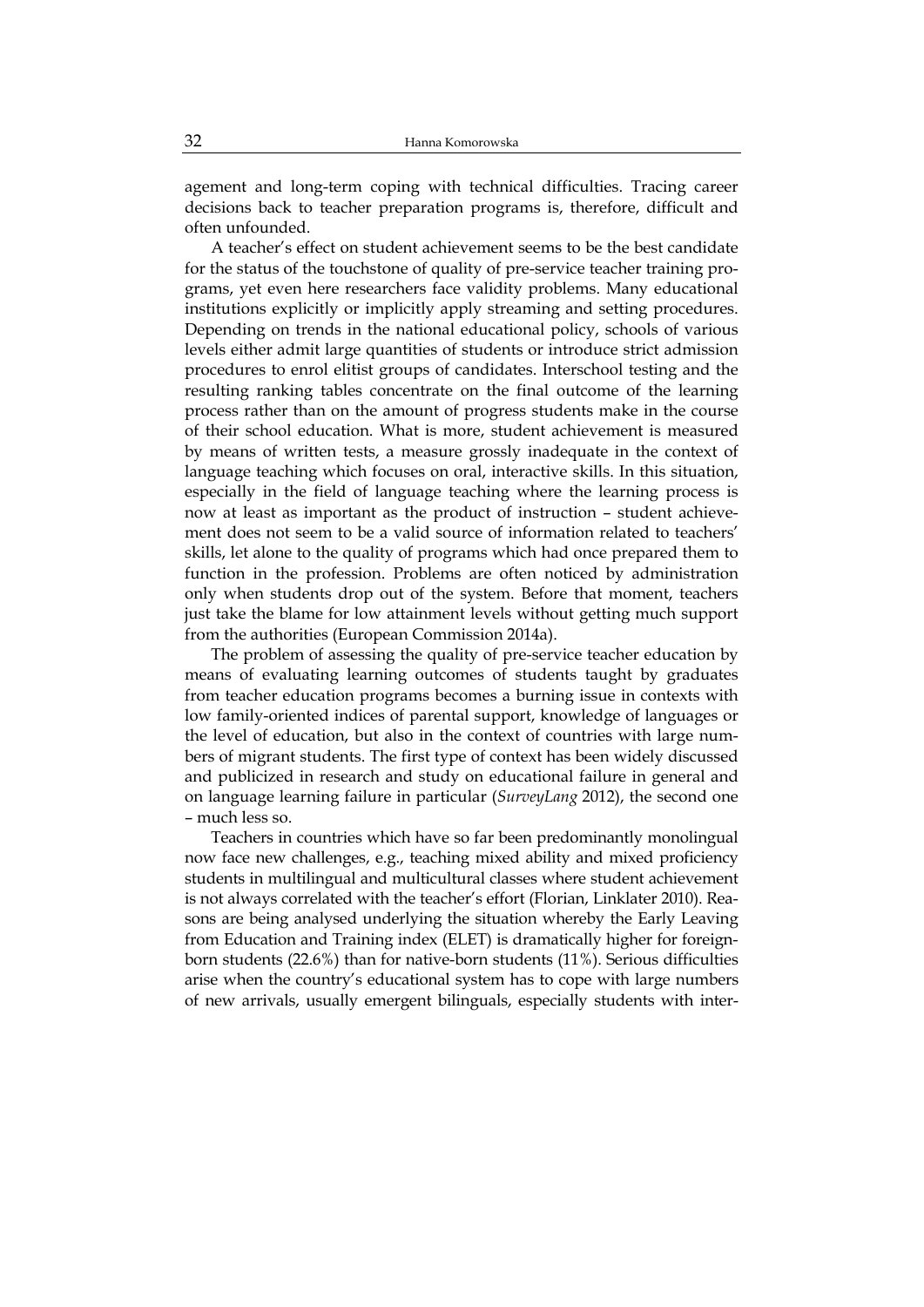rupted formal education (SIFE). SIFE students are refugees who received short and/or inadequate education in their home country, had no access to education for a long time due to wars and conflicts and later, after traumatic experiences, had to enrol in a school with another official language. Equally serious problems are faced by schools with high percentages of local students from immigrant groups with no more than basic communicative skills in the language of schooling – learners often referred to as 1.5. generation (Menken 2013). National high-stake competence tests and external examinations rank these schools low in the hierarchy and in consequence teachers are unfairly considered inadequate, unprofessional and badly trained. This problem is shared by many countries as demonstrated in the United States by controversies over the *No Child Left Behind Act* of 2001, signed into law on January 8, 2002, on the force of which all students, emergent bilinguals included, have to take high-stakes exams in English. In areas with large numbers of second language learners not only teachers get the blame, federal funding is also endangered and schools might even be closed (Menken 2013).

One can always maintain that teachers could be better trained for these kinds of context, but pre-service teacher education, which has to accommodate all kinds of prospective professional needs of trainees, cannot focus solely on the teaching of multilingual classes. What is more, as can be seen from the above, sources of difficulties can be seen in a variety of fields: insufficient budget, class size, mistaken administrative decisions, social and economic problems of families and, last but not least, in objective difficulties inherent in teaching mixed ability and linguistically differentiated groups.

So far administrative steps taken in various countries to ensure high quality of education and to facilitate the educational situation of migrant learners are grossly insufficient. Schools and teachers feel they are not helped by government institutions which fail to offer professional assistance in the form of in-service consultancy, but – first of all – fail to guarantee financial provision which would permit smaller class size and enable individualisation of language teaching. With no budgetary and training provision for systemic support of teachers and learners either learners and their families are unjustifiably blamed or low academic achievement is equally unjustifiably traced back to teachers and teaching.

Blaming learners and their families is not only unfair, it also threatens social cohesion and counteracts the promotion of tolerance. The fact that in Europe the risk of dropout is twice as high for foreign-born students than it is for native-born ones has officially been confirmed to give fuel to xenophobic attitudes instead of promoting more efficient measures to prevent social exclusion resulting from language difficulties (European Commission 2014b). Blaming teachers is mistaken in the situation of a lamentable lack of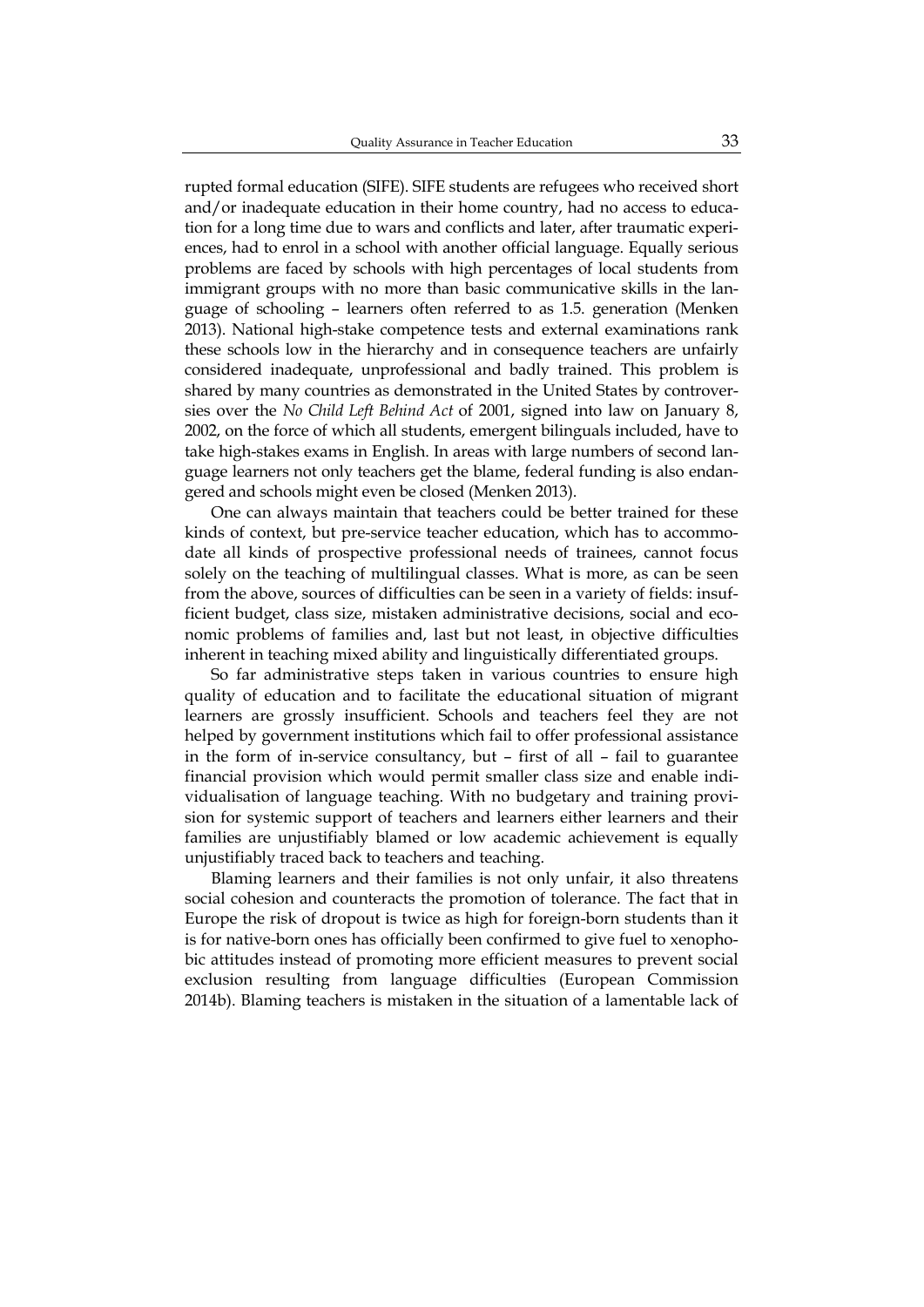help they receive from educational administration legally responsible for providing means to help schools and educators in coping with difficulty.

All this means that assessing quality of pre-service teacher education or the quality of teacher's work by means of evaluating educational achievement is not a reliable method. What therefore remains as a possibility of fair quality assessment of language teacher education is observation of teachers' behaviour in the classroom, a variable for which research, though feasible, is extremely expensive and time-consuming (Creemers et al. 2013).

No wonder most exercises in quality assessment restrict their scope to the analysis of academic documentation. In consequence, the validity of evaluation reports on the quality of teacher education programs is often called to question (Fuller 2014). The NCTQ report (AACTE 2013) serves as an example of controversial issues and difficulties inherent in evaluation procedures. The report was based on many sources – state regulations, institutions-district correspondence, syllabus documents, obligatory and further readings used, library provision, textbooks for students, student teaching evaluation forms, project guidelines, graduate and employer surveys, state administration data on institutional performance, demographic data. It also included institutional websites and self-reports. Yet, the abundance of data did not seem to help a lot and the validity of the conclusions reached on the basis of all the above has been seriously questioned mainly due to the predominant role of the analysis of the syllabus content (Fuller 2014).

In spite of those negative experiences, evaluation and accreditation procedures in higher education still focus mainly on the curriculum. It should be admitted, however, that quality control is now being enriched by other factors such as classroom observation as well as student and teacher focus group discussions. Other indices of quality are also constantly being added to the list of assessment criteria. In the European Union the amount and kind of mobility programs for pre-service teacher education is also stressed very strongly as factors which should be considered in evaluating the preparation of future teachers for their profession (Kelly, Grenfell 2004). Recently internalisation of teacher education programs is also emphasized, therefore factors such as recruitment of international students as well as research and education partnerships tend to be included in evaluation schemes (European Commission 2015, de Witt 2011). Whatever the efforts, quality assessment remains a controversial issue.

This difficult situation is not at all helped by not infrequent clashes between official regulations and local conditions, the more that a degree of institutional fear and human anxiety is also at play as evaluation in the form of quality control is often carried out for the purpose of deciding whether to maintain, drop or modify the program.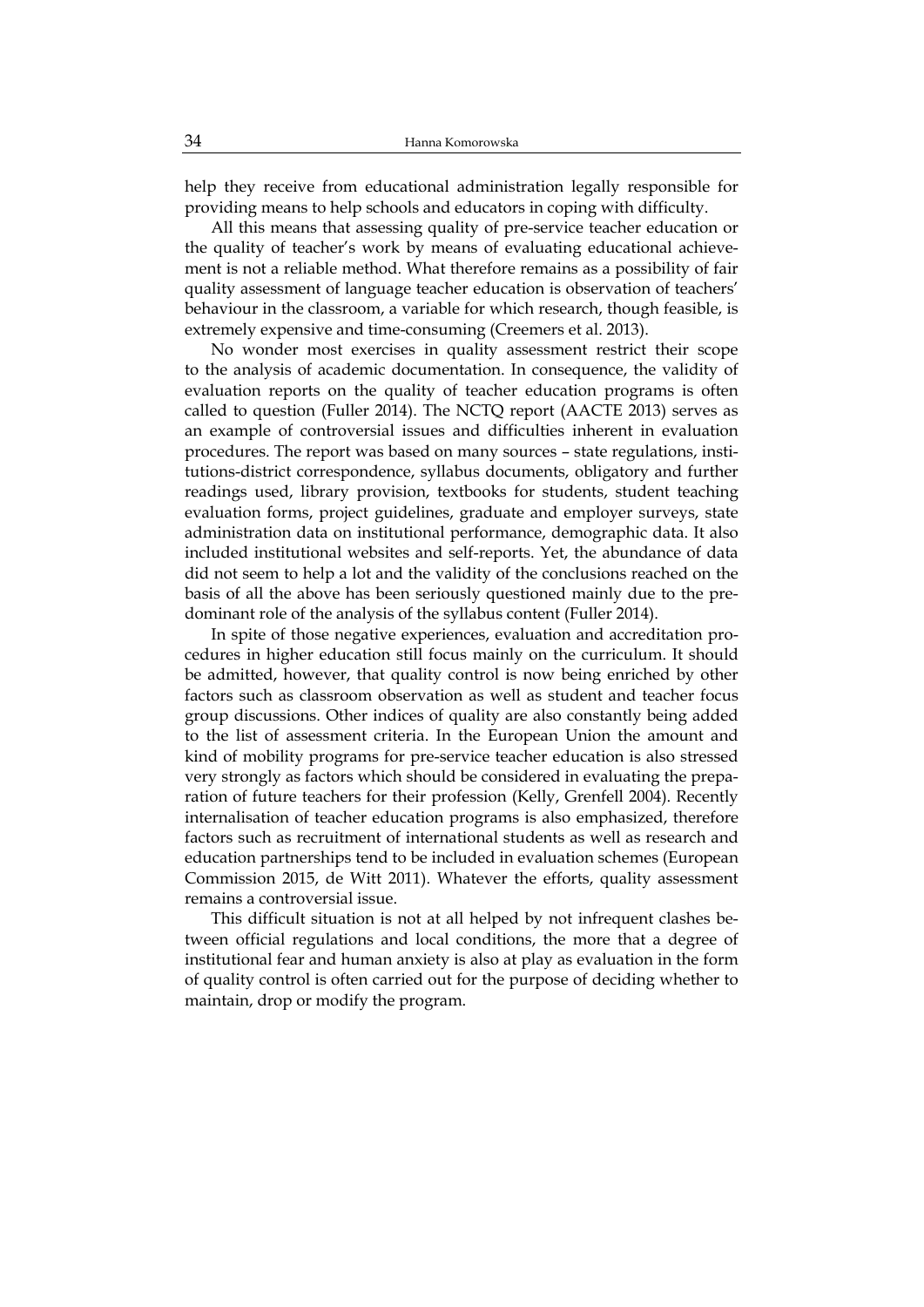#### **6. IMPLICATIONS FOR TEACHER EDUCATION**

Although the first signals of interest in external quality control appeared in the 1980s and aspects of participatory evaluation in the mid-1990s, it was the beginning of the 21st century that brought a wide promotion of the social-constructivist approach with its emphasis on interaction and negotiation between evaluators, principals, teachers, students and other stakeholders in the educational landscape. It also brought new methodological concepts such as triangulation, qualitative and not only quantitative research paradigms as well as mixed method approaches.

The social turn in language education (Block 2003) resulted in expansion of evaluation projects which since that time have been embracing more and more aspects such as teaching various age groups, leadership, examinations, assessment, resources, accreditation procedures, but also sectors and levels of education (Heyworth 2013). The multilingual turn (Conteh, Meier 2014) oriented evaluation and quality management toward education of migrants, whole school education, language teaching in multilingual and multicultural contexts. Yet language teacher education remains a prominent part of studies in quality management.

All these developments pose new challenges for pre-service teacher education which is now supposed to prepare teachers for all kinds of social contexts, types of institutions, age groups, educational and proficiency levels. Considering the multitude of situations in which teachers can now find themselves, evaluation of pre-service teacher education programs which is based on overly demanding expectations is useless for stakeholders. A reasonable line of demarcation needs to be drawn between what can be justifiably expected from pre-service teacher education and what has to be left to be dealt with in the course of in-service teacher development.

It seems reasonable to suggest that specific competencies such as teaching young learners, teaching senior citizens, teaching language for specific/ occupational purposes or teaching adult refugees should be developed in narrowly focused in-service teacher development courses, while the psychological and pedagogical foundations of education in general and language education in particular as well as didactic aspects such as lesson planning, syllabus design, summative and formative assessment procedures, etc. ought to form the core of pre-service teacher education programs. Primary emphasis, however, should be given to the learning to learn competences as no teacher educator can predict the type of context in which trainees are likely to find themselves in their future professional life.

The present attempts to build all-purpose pre-service teacher education programs seem not only unrealistic, but even counterproductive from the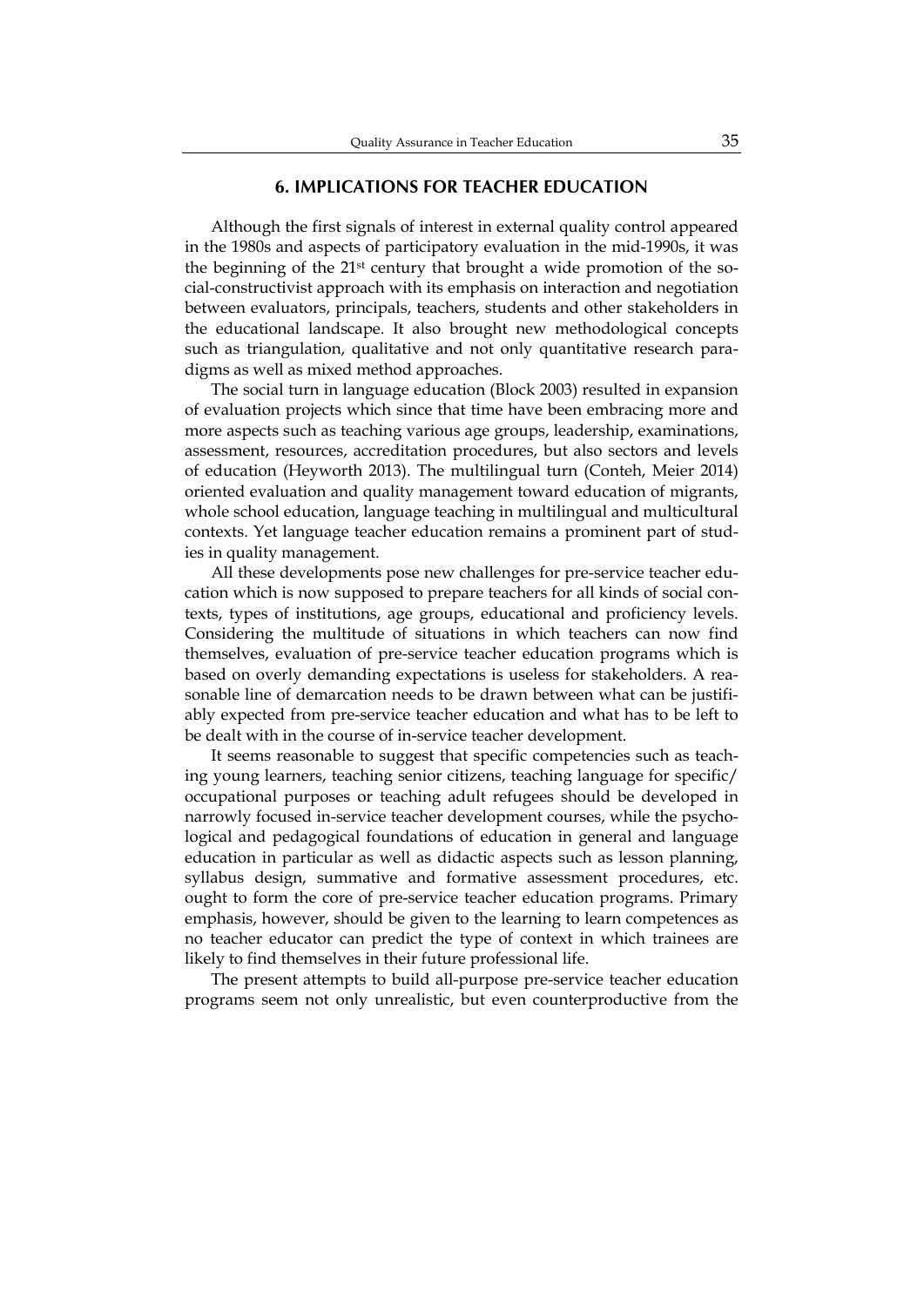point of view of the ability to analyse professional needs in the future and to autonomously engage in self-development. Designing a realistic curriculum for pre-service teacher education does not, however, justify a lack of adequate training for practicing teachers who work in multilingual contexts or teach groups of special educational needs. Tailor-made in-service courses, guidance and consultancy services and, first of all, sufficient financing of schools is a *sine qua non* condition of high quality language education.

#### REFERENCES

- AACTE 2013. American Association of Colleges of Teacher Education. (2013, June 18). *NCTQ review of nation's education schools deceives, misinforms public*. Washington, DC. Retrieved from https://aacte.org/news-room/13-press-releases-statements/151-nctq-review-ofnations-education-schools-deceives-misinforms-public (date of access 03.08.2016).
- Alderson, C., Beretta, A. 1992. *Evaluating Second Language Education*. Cambridge: Cambridge University Press.
- Beretta, A. 1986a. A case for field experimentation in programme evaluation*.* In: *Language Learning* 36, 295–309.
- Beretta, A. 1986b. Program-fair language teaching evaluation. In: *TESOL Quarterly* 20/3, 431–445.
- Block, D. 2003. *The Social Turn in Second Language Acquisition*. Washington: Georgetown University Press.
- Bourdieu, P. 1994. Structures, habitus, power. In: Dirks, N.B., Elley, G., Ortner, Sh.B. (eds), *Culture / Power / History. A Reader in Contemporary Social Theory*. Princeton: Princeton University Press, 155–199.
- Čepic, R., Tatalovic Vorkapic, S., Loncaric, D., Andic, D., Skocic Mihic, S. 2015. Considering Transversal Competences, Personality and Reputation in the Context of the Teachers' Professional Development. In: *International Education Studies*, 8/2, 8–20.
- Conteh, J., Meier, G. 2014. *The Multilingual Turn in Languages Education*. Clevedon: Multilingual Matters.
- Council of Europe. 2000. *European Language Portfolio (ELP): Principles and Guidelines. Document DGIV/EDU/LANG(2000)33*. Strasbourg: Council of Europe.
- Council of Europe. 2001. *Common European Framework of Reference for Languages: Learning, Teaching and Assessment*. Cambridge: Cambridge University Press.
- Council of Europe. 2010. *Graz Declaration on Language Education. Quality Language Education for Plurilingual People Living in Multilingual Societies*. Graz: Council of Europe Publications.
- Council of Europe. 2012. *Recommendation CM/Rec(2012)13 of the Committee of Ministers to Member States on Ensuring Quality Education. Adopted by the Committee of Ministers on 12 December 2012 at the 1158th Meeting of the Ministers' Deputies*. Strasbourg: Council of Europe.
- Creemers, B.P.M., Kyriakides, L., Antoniou, P. 2013. *Teacher Professional Development for Improving Quality of Teaching.* London: Springer.
- Cummins, J. 2000. *Language, Power and Pedagogy*. Clevedon: Multilingual Matters.
- Cummins, J. 2008. BICS and CALP: Empirical and Theoretical Status of the Distinction. In: Street, B., Hornberger, N.H. (eds). *Encyclopaedia of Language and Education*, 2nd Edition, vol. 2: Literacy. New York: Springer Science, 71–83.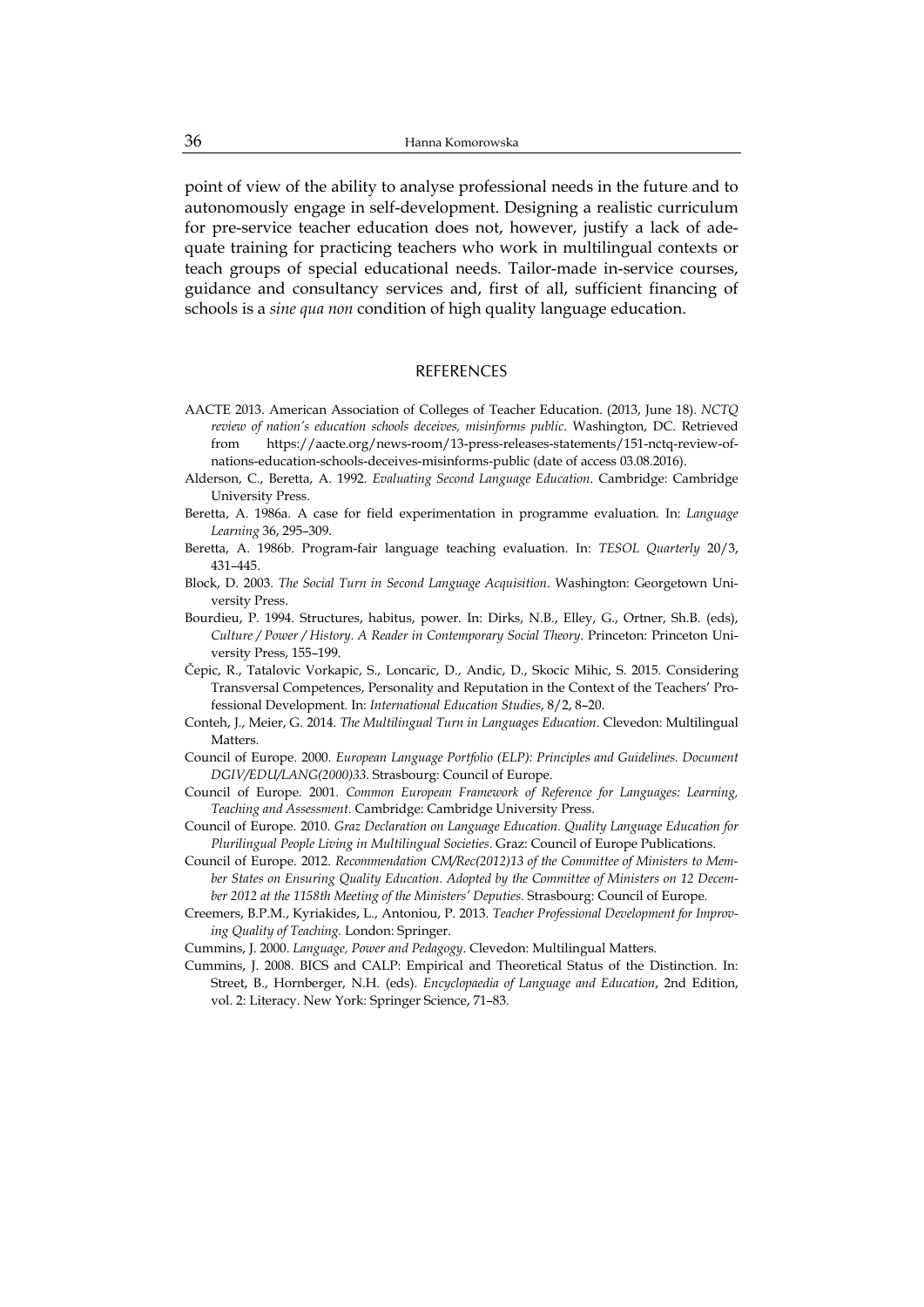Delors, J. (eds). 1996. *Learning. The Treasure Within*. Paris: UNESCO.

- Dumont, H., Istance, D., Benavides, F. (eds). 2010. *The Nature of Learning. Using Research to Inspire Practice*. Paris: OECD Publishing.
- European Union. 2006. *Conclusions of the Council and of the Representatives of the Governments of the Member States, Meeting within the Council, on Improving the Quality of Teacher Education*. Brussels: Office of the European Union Publications.
- European Parliament. 2006. *Recommendation of the European Parliament and of the Council of 18 December 2006 on Key Competences for Lifelong Learning – OJ L 394, 30.12.2006*. Brussels: Office of the European Union Publications
- European Parliament. 2008. *Recommendation of the European Parliament and of the Council of 23 April 2008 on the Establishment of the European Qualifications Framework for Lifelong Learning*. Brussels: Office of European Union Publications.
- European Commission. 2007. *Communication from the Commission to the Council and the European Parliament. Improving the Quality of Teacher Education*. Brussels: European Commission.
- European Commission, EACEA, EURYDICE, CEDEFOP. 2014a. *Tackling Early Leaving from Education and Training in Europe. Strategies, Policies and Measures. Eurydice and Cedefop Report*. Luxembourg: Publications Office of the European Union.
- European Commission. 2014b. *Education and Training*. Monitor 2014. Luxembourg: Publications Office of the European Union.
- European Commission. 2015. *European Higher Education Area in 2015. Bologna Process Implementation Report*. Educational, Audiovisual and Culture Executive Agency EACEA: Brussels.
- Eurydice. 2006. *Content and Language Integrated Learning (CLIL) at School in Europe*. Brussels: Eurydice.
- Faure, E. 1975. *Learning to Be.* Paris: UNESCO.
- Florian, L., Linklater, H. 2010. *Preparing teachers for inclusive education: using inclusive pedagogy to enhance teaching and learning for all*. In: *Cambridge Journal of Education*, 40, 369–386.
- Fuller, E. J. 2014. Shaky Methods, Shaky Motives: A Critique of the National Council of Teacher Quality's Review of Teacher Preparation Programs. In: *Journal of Teacher Education* 65(1), 63–77.
- Heyworth, F. 2013. Applications of quality management for language education. In: *Language Teaching* 46, 281–315.
- ISO. 1994. *International Organization for Standardization; Technical Committee ISO/TC 176. ISO 8402: Quality Management and Quality Assurance – Vocabulary*. 2nd ed. Geneva: International Organization for Standardization.
- Jacob, B., Lefgren, L. 2004. The impact of teacher training on student achievement: Quasiexperimental evidence from school reform efforts in Chicago. In: *Journal of Human Resources* 39, 50–79.
- Jarvis, P. 2005. Infinite dreams, infinite growth, infinite learning. The challenges of globalization in finite world. In: *Lifelong Learning in Europe*, 10 (3), 148–155.
- Kelly, M., Grenfell, M. 2004. *European Profile for Language Teacher Education A Frame of Reference*. Southampton: University of Southampton.
- Kiely, R.N., Komorowska, H. 1998. *Quality and impact: the evaluation agenda. Pre, In-service and Continuing Education (PRINCE)*. Warsaw: The British Council, 15–39.
- Komorowska, H. 2009. *Issues in educational evaluation: evaluating small scale projects.* In: Wysocka, M. (ed.). *On Language Structure, Acquisition and Teaching*. Katowice: Wydawnictwo Uniwersytetu Śląskiego, 437–444.
- Komorowska, H. 2012. *The Teacher Training Colleges Project in Poland.* In: Tribble, Ch. (ed.), *Managing Change in English Language Teaching. Lessons from Experience*. London: The British Council, 147–153.